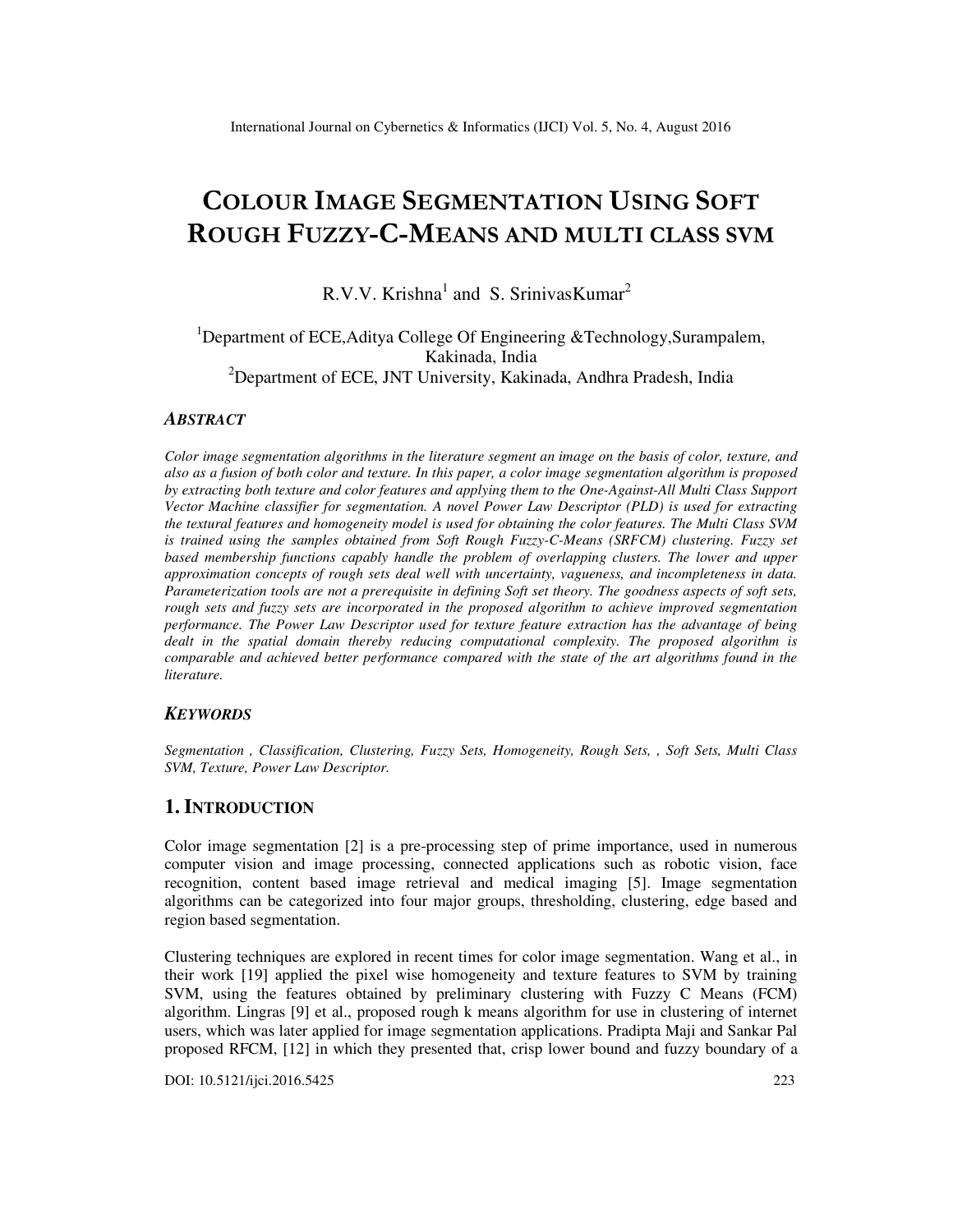class, enables efficient selection of cluster prototypes.Freixenet et al., [8] proposed to integrate the information pertaining to region and boundary for colour texture based segmentation. They experimented and obtained the initial seeds from the regions, by considering perceptual colour and texture edges. The authors proposed "Colour Image Segmentation using Soft Rough Fuzzy C Means Clustering and SMO SVM",[14] in which they explored the parallel processing capability of Sequential Minimal Optimization Support Vector Machine. Deng et al., [6] proposed the well known J-SEGmentation (JSEG) algorithm, which combines both quantization process and clustering techniques for extraction of colour-texture cues in images. Mean Shift clustering in sync with edge information was employed by christoudias et al.,[4] in their work on edge detection and image segmentation (EDISION) system. Colour and texture cues play a predominant rule in segmenting the image. The segmentation algorithms based on clustering are unsupervised and so avoid human intervention.

In this paper, "*Color image segmentation using Soft Rough Fuzzy C Means and Multi Class SVM*" is presented. Initially the color and texture cues of the colour image, at pixel level are obtained through homogeneity and Power Law Descriptor. These features are then applied to Soft Rough Fuzzy C means (SRFCM) clustering algorithm. Later the Multi class SVM classifier is trained by using samples obtained from SRFCM clustering. The image segmentation step is completed with trained Multi Class SVM. The color image information at pixel stage, together with classification capacity of classifier is the major strong point of this technique. Simulated results show that the proposed method achieves better segmentation results. Performance measures compared with state of the art algorithms has been discussed in this paper.

The organization of the paper is as follows. The preliminaries of SRFCM clustering are discussed in Section 2. The basic concepts of Two Class SVM and Multi-Class SVM are discussed in section 3. The fundamentals of Power Law Descriptor are discussed in Section 4.In section 5 the proposed Color image segmentation using SRFCM clustering and Multi class SVM is discussed, followed by justification for using this algorithm. In Section 6 the performance measures used in evaluating the segmentation algorithm are presented. Section 7 shows the pictorial and objective evaluation results of the proposed algorithm. The concluding remarks are given in section 8.

#### **2. SOFT ROUGH FUZZY C-MEANS ALGORITHM (SRFCM)**

SRFCM has its roots in the k-means algorithm proposed by J Mc Queen. Fuzzy C-Means (FCM) Algorithm was proposed by Bezdek. In FCM, objects are not confined to belong to a single cluster. Each object belongs to all clusters with certain degree of belongingness. Rough k-means (RKM) was proposed by Lingras and West [9] by borrowing some of the concepts of rough set theory [13]. Rough Fuzzy c-means algorithm was proposed by Mitra et al., [11] . In this paper SRFCM is proposed by applying similarity concepts of soft sets to Rough Fuzzy Frame work. Many authors were intrigued, and mined the issue of similarity measurement between sets. Majumdar and Samanta [10] presented the theory of similarity measurement of soft sets as follows.

Let  $U = \{o_1, o_2, \dots, o_n\}$  be the set of objects and

 $P = \{ p_1, p_2, \dots, p_n \}$  be the set of parameters.  $\hat{Q} = \{F(o_i), i = 1, 2, \dots, m\}$  and  $\hat{R} = \{ G(p_i), i = 1, 2, \dots, n \}$  be two groups of fuzzy soft sets.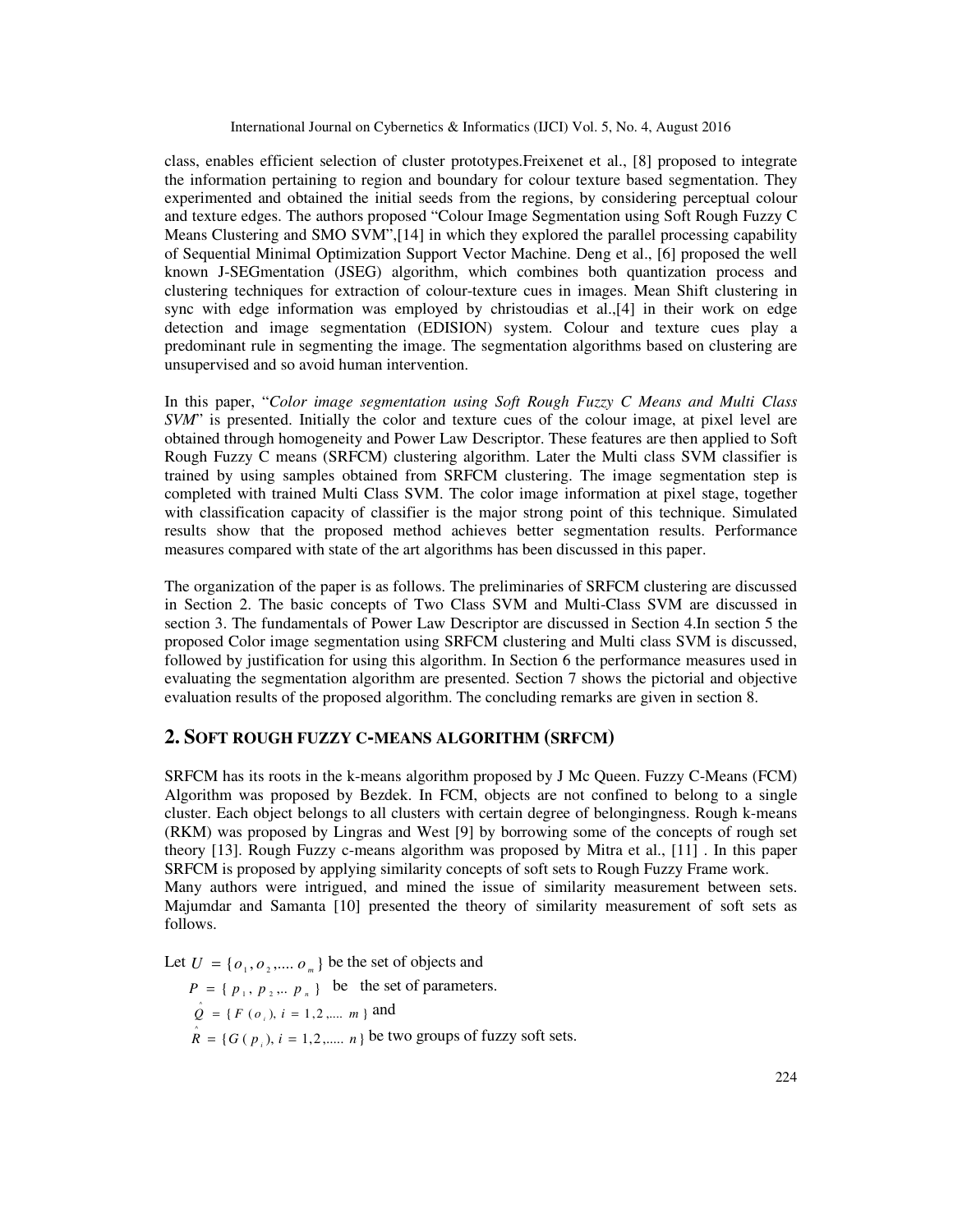The similarity between  $\hat{Q}$  and  $\hat{R}$  is denoted by S  $(\hat{Q}, \hat{R})$  and is defined as follows  $S(\hat{Q}, \hat{R}) = \max S_i(\hat{Q}, \hat{R})$  where

$$
S_i \left( \hat{Q}, \hat{R} \right) = 1 - \frac{\sum\limits_{j=1}^{n} \left| \hat{Q}_{ij} - \hat{R}_{ij} \right|}{\sum\limits_{j=1}^{n} \left| \hat{Q}_{ij} + \hat{R}_{ij} \right|}
$$
(1)

The fuzzy soft set based similarity technique is applied to compute the similarity of objects in images. The soft set similarity proposed by Majumdar and Samanta is adapted to the Rough Fuzzy C-Means algorithm by considering that  $\hat{Q}$  is the soft set representing the samples and  $\hat{R}$  is the soft set representing cluster centroids.

The fundamental steps of SRFCM are as follows.

1. Assume *m* random initial cluster prototypes denoted by *c<sup>i</sup>* .

2. Find membership  $u_{ik}$  between *m* cluster centers and *k* data points.

3. Allocate each data point  $o_k$  to the lower approximation  $(\underline{A}U_i)$  or upper approximation  $(AU_i)$  and *AU*<sup>*j*</sup>) by calculating *u*<sub>*ik*</sub>*− u*<sub>*jk*</sub>, where *u*<sub>*ik*</sub> be maximum and *u*<sub>*jk*</sub> be second maximum membership of a data point  $o_k$  among all the clusters. A data point can belong to at most one lower approximation, and may belong to two or more than two upper approximations. 4. If the difference between the highest and next highest membership of a data point in all the clusters i.e ( $u_{ik} - u_{jk}$ ) is below some pre-defined threshold value, then  $o_k \in AU_i$  and  $0_k \in AU_j$ . It also implies that  $o_k$  cannot be a member of any lower approximation. On the other hand if  $(u_{ik}-u_{ik})$  is above the threshold value then  $o_k \in \underline{AU}$  which implies that membership value  $u_{ik}$  is highest among all the clusters.

5. Compute similarity of sample points soft set to the cluster centre soft set by using the given formula.

$$
S_i \left( \hat{O}, \hat{V} \right) = 1 - \frac{\sum\limits_{j=1}^n \left| \hat{O}_{ij} - \hat{V}_{ij} \right|}{\sum\limits_{j=1}^n \left| \hat{O}_{ij} + \hat{V}_{ij} \right|}
$$
 (2)

 Calculate the maximum similarity and assign a pixel to a cluster to which it has maximum similarity after fuzzification.

6. Compute updated cluster prototype for each cluster  $U_i$ , as in (3).

$$
v_i = \begin{cases} M_1, & \text{if } \underline{A}U_i \neq \Phi \land \overline{A}U_i - \underline{A}U_i \neq \Phi, \\ M_2, & \text{if } \underline{A}U_i = \Phi \land \overline{A}U_i - \underline{A}U_i \neq \Phi, \\ M_3 & \text{otherwise} \end{cases}
$$
  

$$
M_1 = w_{low} \times \frac{\sum\limits_{\substack{\alpha \in \Delta U_i \\ \alpha \in \Delta U_i}} u_{ik}^m \alpha_k}{\sum\limits_{o_k \in \Delta U_i - \underline{A}U_i} u_{ik}^m \alpha_k} \times \frac{\sum\limits_{\substack{\alpha \in \Delta U_i - \underline{A}U_i \\ \alpha_k \in \Delta U_i - \underline{A}U_i}} u_{ik}^m \alpha_k}{\sum\limits_{o_k \in \Delta U_i - \underline{A}U_i} u_{ik}^m} \times M_2 = \frac{\sum\limits_{\substack{\alpha \in \Delta U_i - \underline{A}U_i \\ \alpha_k \in \Delta U_i - \underline{A}U_i}} u_{ik}^m}{\sum\limits_{o_k \in \Delta U_i - \underline{A}U_i} u_{ik}^m} \times M_3 = \frac{\sum\limits_{\substack{\alpha \in \Delta U_i \\ \alpha \in \Delta U_i}} u_{ik}^m}{\sum\limits_{o_k \in \Delta U_i}} (3)
$$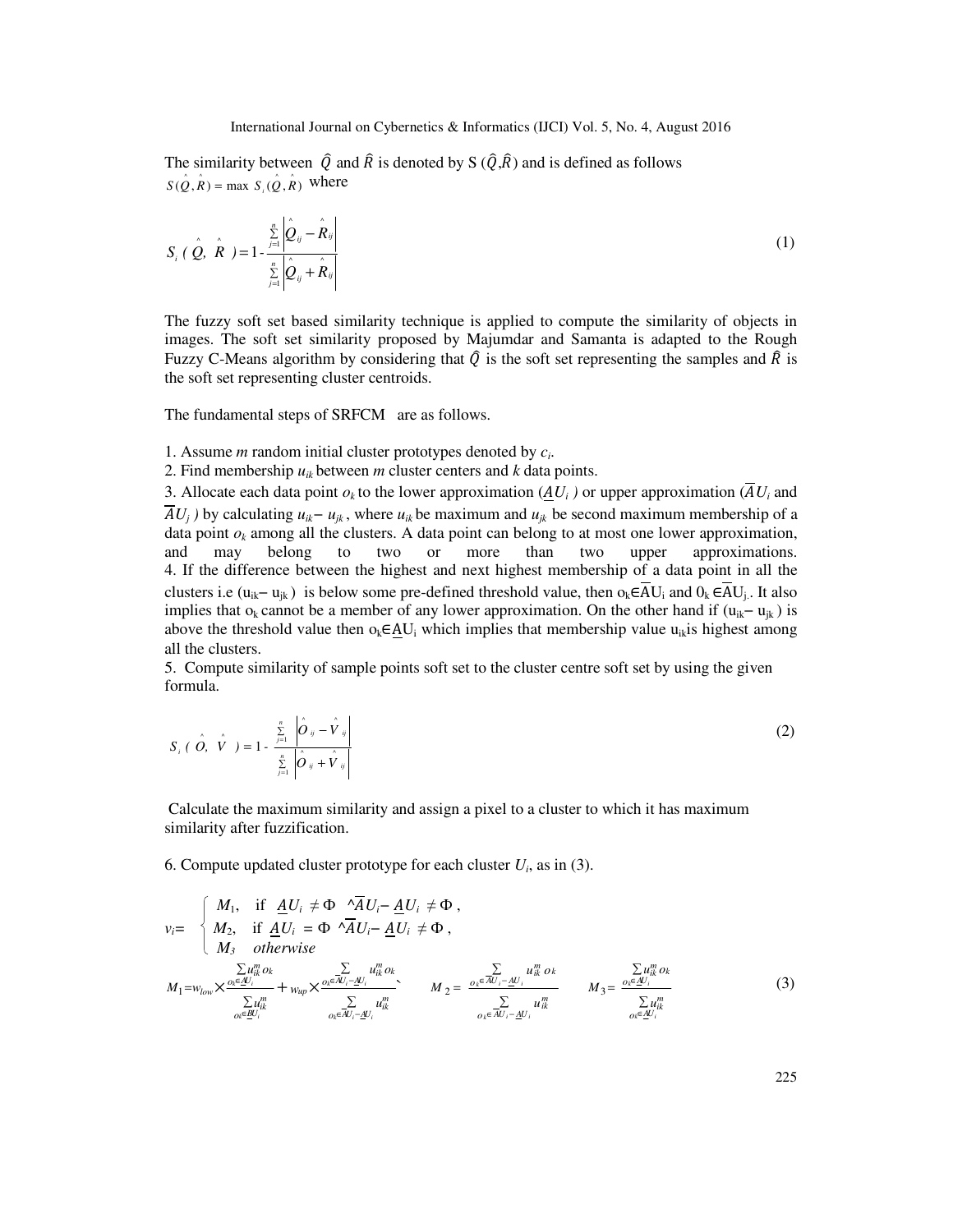7.Iterate and run steps 2–6 until there are no further changes in cluster centroids. The weights (  $w_{\text{up}}$ ,  $w_{\text{low}}$ )are chosen to be values between 0 and 1. Further  $(w_{\text{up}}+w_{\text{low}}) = 1$ ; (1/2  $\lt w_{\text{low}}$  $lt 1$ ),  $0 \lt T$  $< 0.5$ .

## **3. MULTI CLASS SUPPORT VECTOR MACHINE**

#### **3.1 Two Class SVM**

Support vector machine (SVM) [5] in general is used to solve classification problems encountered in pattern recognition. Two class SVM is used to divide data into two sets of classes, by estimating the location of a slicing plane that optimizes (increases) the smallest distance between any two groups. Different hyper planes separate the data, but the hyper plane that optimizes the distance 2/w between the classes has to be found. SVM require training data which are manually annotated. The training data is used as reference for automatic classification of unclassified data. Let the training data be  $(x_i, y_i)$  and the corresponding output be  $y_i \in (-1, +1)$ . SVM is modelled as

$$
y = w^T x + b \tag{4}
$$

where b is bias and w is weighted vector with dimensions akin to that of feature space.

SVM is formulated by assuming that given data can be linearly separated as given below.

$$
w^T x_i + b \ge 1(y_i = +1)
$$
  
\n
$$
w^T x_i + b \ge -1(y_i = -1)
$$
\n(5)

The margin m is thus

$$
m = \frac{1}{\|\mathbf{w}\|^2} \tag{6}
$$

Maximum margin implies minimum w, and the problem is solved as follows

$$
\min_{w,b} \frac{1}{2} \overline{\|w\|}^2
$$
 with the constraint  

$$
y_i \left(\overline{w} \cdot \overline{x} - b\right) \ge 1 \qquad \forall i
$$
 (7)

where  $x_i$  is the i<sup>th</sup> training data point and  $y_i$  is the expected response of the SVM for i<sup>th</sup> training data point. The value of  $y_i$  is  $+1$  for the excitations from group 1 and  $-1$  for excitations from group 2.

#### **3.2 Multi-Class Support Vector Machine Using One-Against-All Approach**

This method is also called one-against-rest classification[5].To solve a classification problem in which a given set of data points is to be categorized into N classes, N SVM binary classifiers are created, where each individual classifier discriminates , each class from the remaining (N-1) classes. To elaborate, the first binary classifier is trained to distinguish class-1 data points and the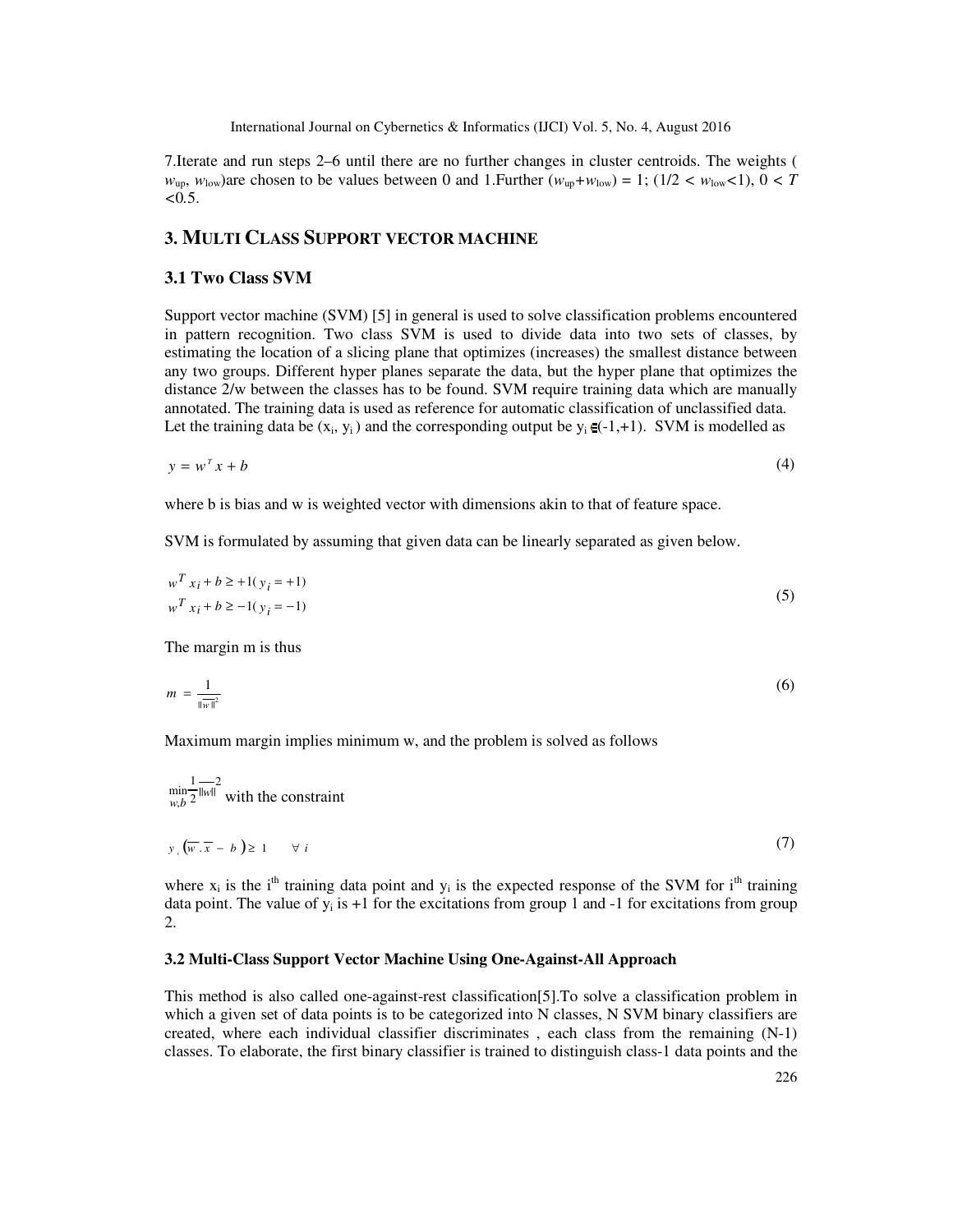data points belonging to the other classes. Data points are classified by maximizing the location of the data point from the periphery of the linear slicing hyper plane. The final output class is the one that corresponds to the SVM with the largest peripheral distance. Nevertheless, if the responses of two or more classes are indistinguishable, those points are marked as unclassified, and are arbitrarily resolved. The multiclass method discussed is advantageous in the sense that the number of binary classifiers constructed is of the order of the number of classes. The hitch, however is that, in the training phase, the memory necessity is very high and is of the order of square of the selected training samples.

## **4. POWER LAW DESCRIPTOR:**

The proposed texture descriptor is an extension to the Weber Local Descriptor proposed by Chen et al.,[3].

Ernst Weber observed that the ratio of incremental threshold to the background intensity is a constant [1]. This relation known since as weber's law can be expressed as:

| $\frac{\Delta l}{l} = k$ |   |  |  |          |  |                                 |                            |                 | (8) |
|--------------------------|---|--|--|----------|--|---------------------------------|----------------------------|-----------------|-----|
|                          | ν |  |  |          |  | $\mathbf{v}$<br>$\mathcal{N}_O$ | <b>BA</b><br>$\mathcal{N}$ | $x_2$           |     |
|                          | ν |  |  | $\Omega$ |  | $\chi_7$                        | $\mathbf{r}$               | $\mathcal{X}_3$ |     |
|                          | ν |  |  |          |  | $\mathbf{v}$<br>$\lambda_0$     | $\sim$<br>л:               | $x_4$           |     |

where ∆*I* represents the increment threshold (just noticeable difference for discrimination); I represents the initial stimulus intensity and *k* signifies that the proportion on left side of the equation remains constant despite variations in the I term. The fraction ∆*III* is known as the Weber fraction. Weber's law more simply stated says that the size of a just noticeable difference is a constant proportion of the original stimulus value. So, for example, in a noisy environment one must shout to be heard while a whisper works in a quiet room.

Chen et al., [3] proposed Weber Local Descriptor, as a texture descriptor, by considering the concepts of weber's law. But Guilford observed that empirical data such as an image does not always fit well into weber's law. He suggested a modification to weber's law as follows and hence called as Guilford power law[1].

$$
\frac{\Delta I}{I^{\alpha}} = k \tag{9}
$$

where  $\alpha$  is an exponent slightly less than 1. The perceived brightness of the human eye is proportional to the logarithm of actual pixel value, rather than the pixel value itself. The power law is also scale invariant. Hence the proposed power law descriptor models the perception of human beings better than weber local descriptor

The Power law descriptor consists of two components differential excitation( $\xi$ ) and orientation  $(\theta)$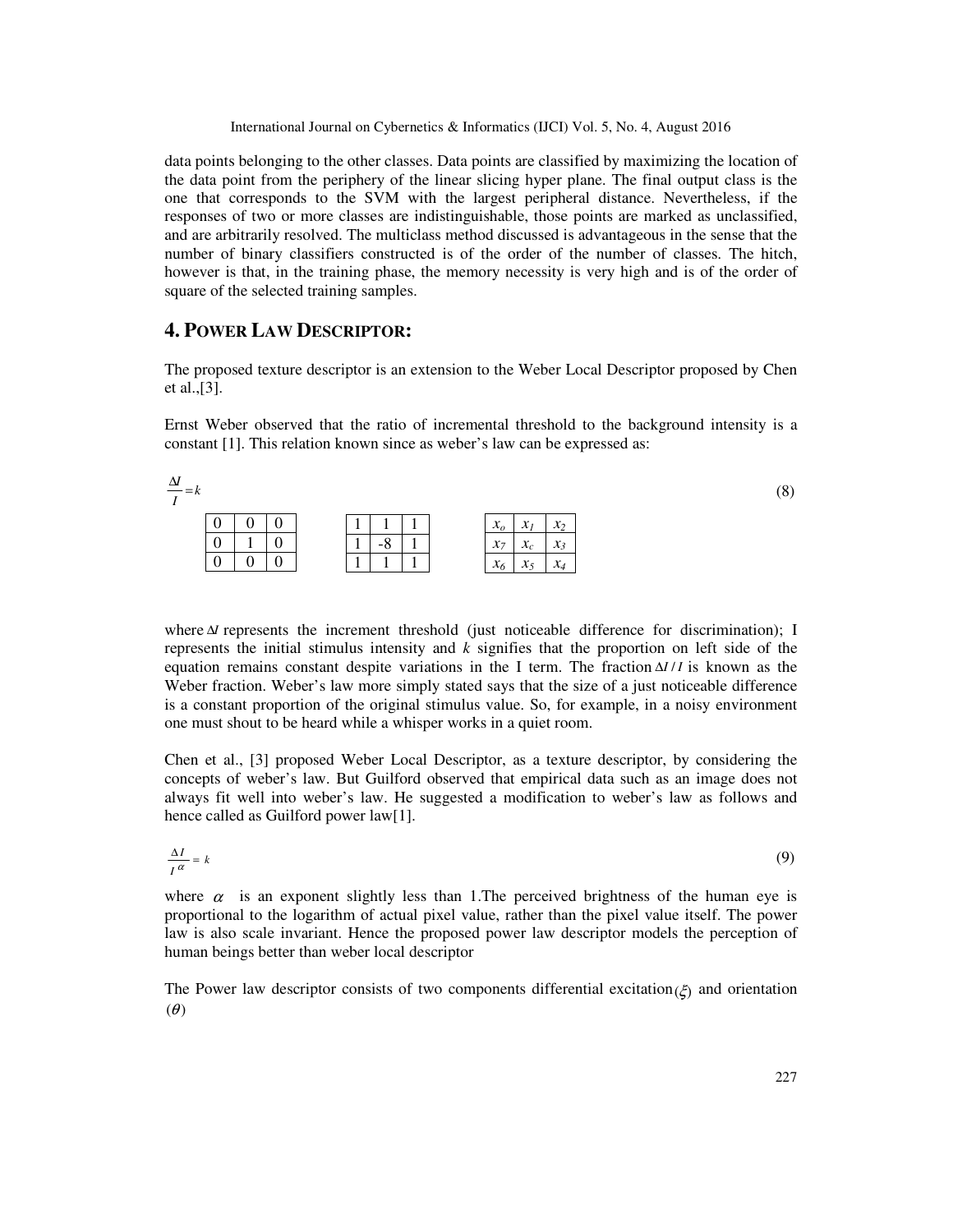Differential excitation finds the salient variations within an image to simulate the pattern perception of human beings. It is defined as the ratio between two terms  $V_s^{\omega}$  and  $[V_s^{\omega}]^{\alpha}$ .

$$
\xi(x_c) = \arctan\left[\frac{v_s^{\text{00}}}{[v_s^{\text{0}}]^a}\right] \tag{10}
$$

where  $V_s^{\infty}$  at any pixel is the sum of the differences between the neighbors and the current pixel, whereas  $V_s^{\text{o}1}$  is the value of the current pixel to a power of  $\alpha$ 

$$
V_s^{00} = \sum_{i=0}^{p-1} (\Delta x_i) = \sum_{i=0}^{p-1} (x_i - x_c)
$$
 (11)

These values are obtained by convolving the image with the following filters.

Filter used to realize  $V_s^{00}$  Filter used to realize  $V_s^{01}$ Template The orientation component is the gradient orientation which is computed as  $\overline{\phantom{a}}$ ٦ l  $(x_c) = \gamma_s^1 = \arctan \left[ \frac{v_s^{11}}{v_s^{10}} \right]$  $\gamma_s$  =  $\gamma_s$ <sup>1</sup> = arctan  $\frac{\gamma_s}{v_s^1}$  $\theta(x_c) = \gamma_s^1 = \arctan \left| \frac{v}{v} \right|$ (12)

$$
V_s^{10} = x_s - x_1
$$
 and  $V_s^{11} = x_7 - x_3$ 

|   | $\overline{0}$ |  | $\Omega$ | 0 |
|---|----------------|--|----------|---|
| ∩ |                |  |          |   |
|   |                |  | 0        | 0 |

where  $V_s^{11}$  and  $V_s^{10}$  are obtained using the following filters

Filter used to realize  $V_s^{10}$  Filter used to realize  $V_s^{11}$ 

Both the orientation and excitation values range in the interval  $[-\pi/2,\pi/2]$ 

Finally the two dimensional histogram of the differential excitation and orientation component is the texture descriptor used in the segmentation process.

The Texture feature is expressed as

$$
TF_{ij}^k = 2D \text{ Histogram } [\xi(x_c), \theta(x_c)]_{ij} \quad k = L, a, b
$$
\n
$$
(13)
$$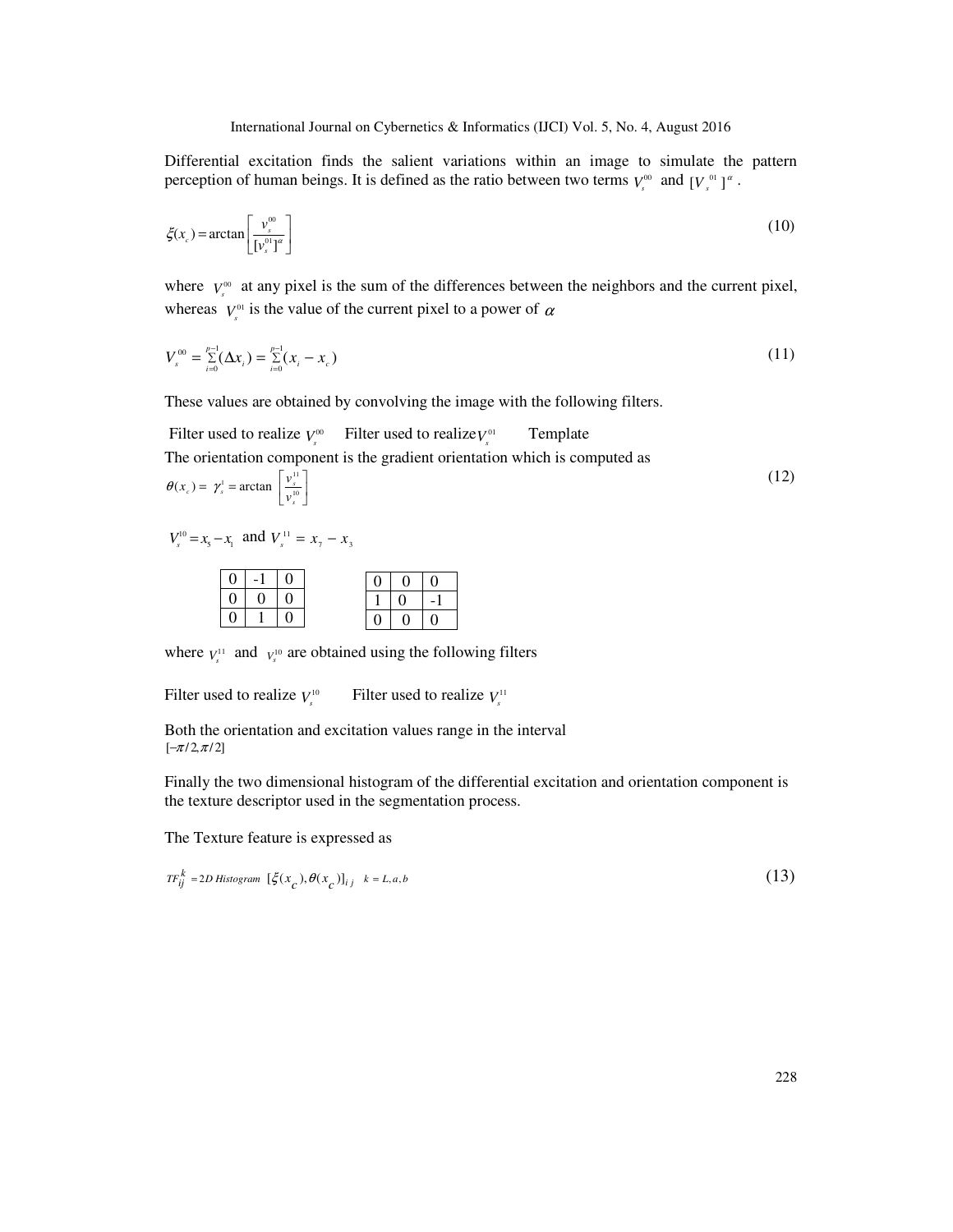# **5. IMAGE SEGMENTATION USING SRFCM AND MULTI CLASS SVM (PROPOSED METHOD)**

#### **5.1 Algorithm Steps**

1. Color, texture and spatial feature cues are extracted from the image. Homogeneity model is used to extract color features and Local Binary Pattern for texture features. Additionally the spatial information is embedded in the feature vector to nullify the effect of noise and outliers.

2. SRFCM based clustering is applied on the feature space for selecting the training samples which are to be applied to the Multi class SVM classifier in next stage of segmentation. 3. Multi Class SVM training

The One-Against-All Multi Class SVM classifier is trained using samples obtained from preceding step. For image pixels in j<sup>th</sup> cluster some pixels are chosen as training samples remaining are used as test samples.

4. Multi SVM pixel classification

Apply the test set to SVM for classifying new data. Combine test set and training set to obtain the final segmentation result.

#### **5.2 Colour Feature Calculation**

All the pixels in the image are marked as homogenous region pertaining to an object. The image segmentation task is now a classification problem and the process of segmentation is aimed at assigning a label to each individual pixel or an entire region based on homogeneity. Color features are extracted from the Lab color model, because color difference can be measured conveniently in *LAB* color space.

Let  $C_{ij} = (C_{ij}^L, C_{ij}^a, C_{ij}^b)$  be the representation of color components in Lab colour model, corresponding to a pixel at the point (i,j) in an image. The colour feature  $CF_{ij}^k$ , k=L, a, b is derived from the color component  $C_{ij}^{k}$ , k=L, a, b as follows.

1. Prepare a window of size  $3\times 3$  for construction of pixel-level color feature.

2. Calculate pixel wise color feature  $CF_{ij}^k$  related to the color component  $C_{ij}^k$ , using pixel homogeneity, extracted from image, so that it reflects the uniformity of an image object. Pixel variance in terms of standard deviation and discontinuity in terms of edge detection, of color component  $C_{ij}^k$  are calculated. The product of normalized standard deviation and normalized edge discontinuity information is deducted from unity to obtain pixel homogeneity of the objects in the image.

Standard deviation and mean are defined as shown below. They are defined for each color feature  $C_{ij}^{k}$ (k=L,a,b) at location (i,j).

$$
v_{ij}^k = \sqrt{\frac{1}{d^2} \sum_{m=i - \left(\frac{d-1}{2}\right)j + \left(\frac{d-1}{2}\right) \sum_{n=1}^{i} \left(c_{mn}^k - \mu_{ij}^k\right)^2}
$$
(14)

and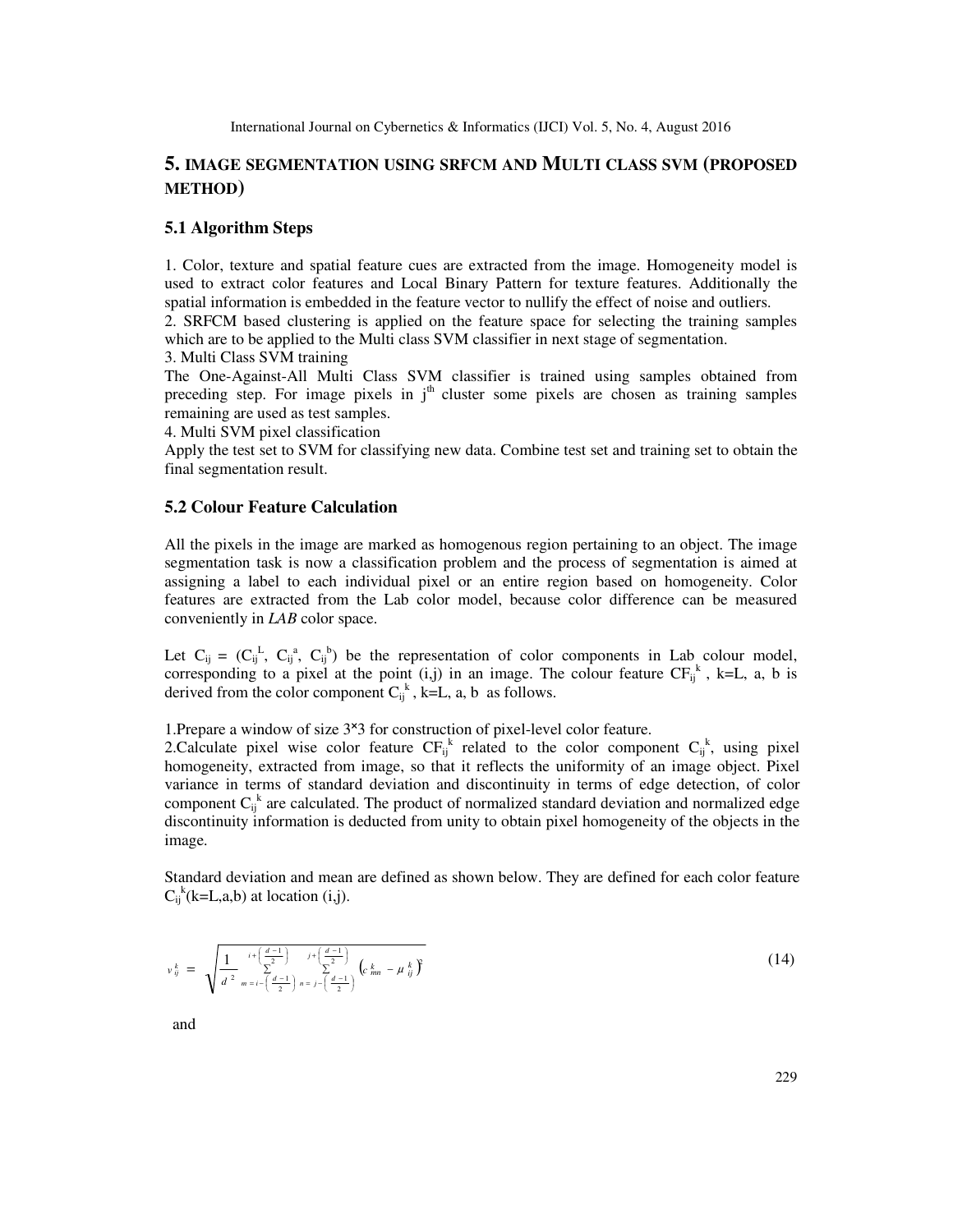$$
\mu_{ij}^k = \frac{1}{d^2} \sum_{m=i-\left(\frac{d-1}{2}\right)}^{i+\left(\frac{d-1}{2}\right)} \sum_{n=j-\left(\frac{d-1}{2}\right)}^{j+\left(\frac{d-1}{2}\right)} c_{mn}^k
$$
\n(15)

where  $\mu_{ij}^k$  is mean of color component  $c_{ij}^k$  ( $k = L, a, b$ )

The edge variations are calculated in terms of the absolute value of first order derivative.

Let  $e_{ij}^k$ , k=L,a,b represent the gradient operator at a point (i,j) in the image. Gradient operator indicates the rate of change at any point in the image.

$$
e_{ij}^{\,k} = \sqrt{(a_{\,k}^{\,k})^2 + (a_{\,j}^{\,k})^2}
$$
\n(16)

 $(G<sup>k</sup><sub>x</sub>)$  *and*  $(G<sup>k</sup><sub>y</sub>)$  are composed of gradient components in x and y dimensions .

$$
V_{ij}^{\ k} = \frac{v_{ij}^{\ k}}{v_{\max}^{\ k}}, E_{ij}^{\ k} = \frac{e_{ij}^{\ k}}{e_{\max}^{\ k}}
$$
 (17)

where 
$$
v_{\text{max}}^k = \max\{v_{ij}^k\}
$$
,  $e_{\text{max}}^k = \max\{e_{ij}^k\}$ ,  $(0 \le i \le M - 1, 0 \le j \le N - 1)$ ,  $k = L, a, b$ 

The colour feature is expressed as

$$
CF_{ij}^k = H_{ij}^k = 1 - E_{ij}^k \times V_{ij}^k, (0 \le i \le M - 1, 0 \le j \le N - 1), k = L, a, b
$$
\n(18)

#### **5.3 Texture Feature Extraction by Power Law Descriptor**

The proposed power law Descriptor is a robust local texture descriptor which is resistant to illumination changes.

The procedural steps for texture feature extraction is as follows

1) Convert the given image into a gray scale image.

2) Calculate the Differential excitation values of the gray scale image and obtain the Differential excitation image.

3) Calculate the orientation values of the gray scale image and obtain the orientation component at each pixel location.

4) Find the 2-D histogram of Differential excitation and orientation values at each pixel location in a 3X3 neighbourhood.

5) The resulting histogram at pixel location  $(i, j)$  forms the texture feature TF<sub>i,j</sub>for SRFCM clustering algorithm.

#### **6. PERFORMANCE MEASURES**

The Performance measures proposed by Unni Krishnan et al., [16] which are Rand Index (RI), Variation of Information (VOI), Global Consistency Error (GCE), and Boundary Displacement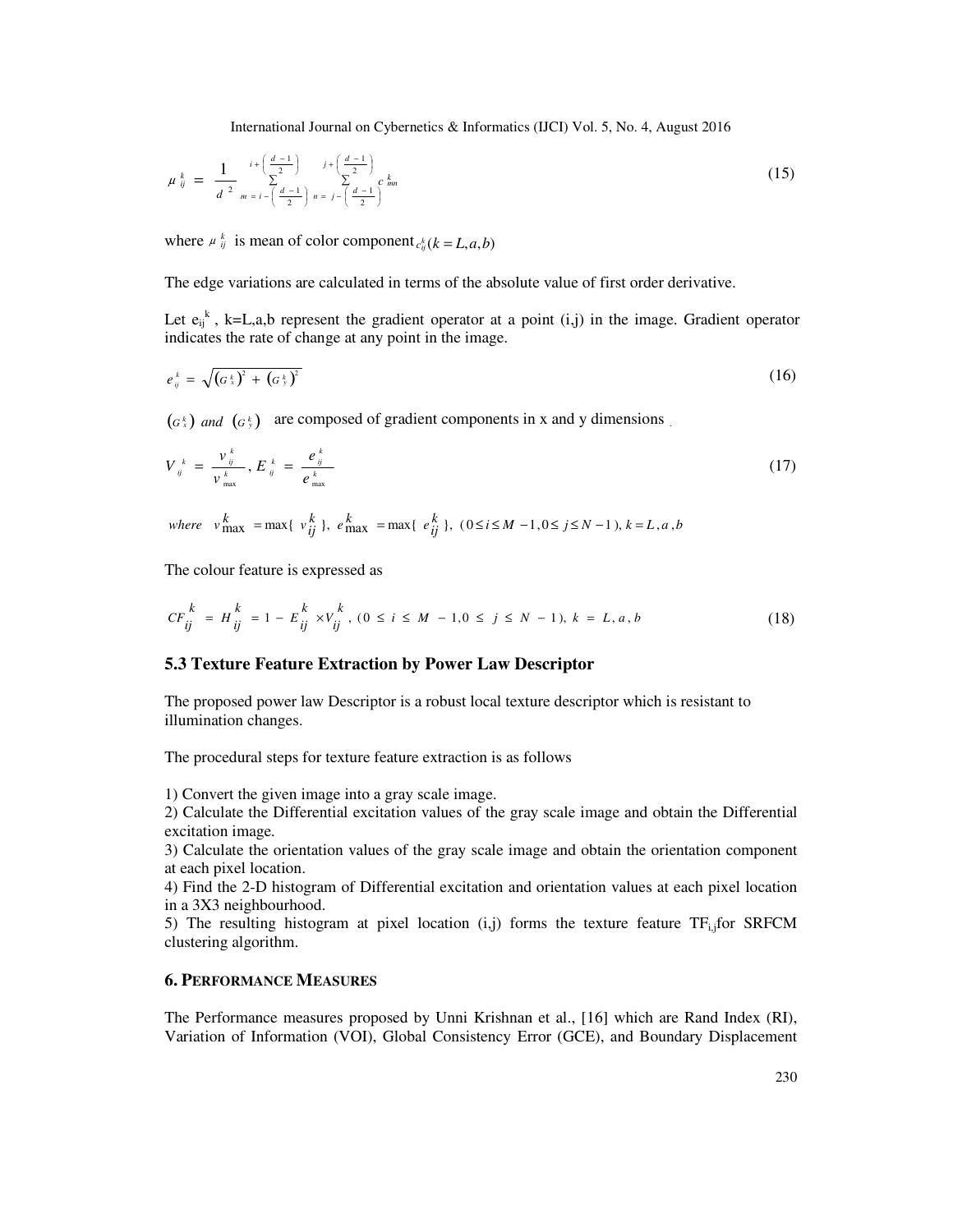Error (BDE) are used in evaluating and comparing our segmentation results with benchmark algorithms.

#### **6.1 Rand Index**

The Rand index indicates the proportion of pixels which are in agreement between the Computed Segmentation (CS) and the Ground Truth (GT). [16].

The rand index ranges between 0 and 1, where 0 confirms that CS and GT do not have common attributes and 1 confirms that CS and GT are indistinguishable.

#### **6.2Variation of Information**

The variation of information (VOI) is a measure that specifies the variation between computed segmentation and ground Truth .The lower is the value of VOI, the better is the segmentation result.

#### **6.3 Global Consistency Error**

Global consistency error is a measure of the limits to which the computed segmentation can be seen as transformation of Ground Truth towards Computed Segmentation. If one segment is proper subset of the other, then the pixel lies in an area of refinement, and the error should be zero. If there is no subset relationship, then the two regions overlap.GCE ranges between 0 and 1, where 0 signifies no error. Lower the value of GCE better is the segmentation result.

#### **6.4 Boundary Displacement Error**

The Boundary Displacement Error is a measure of the displacement error averaged between boundary pixels in computed segmentation and the nearest boundary pixels in the ground truth. BDE should be low for good segmentation.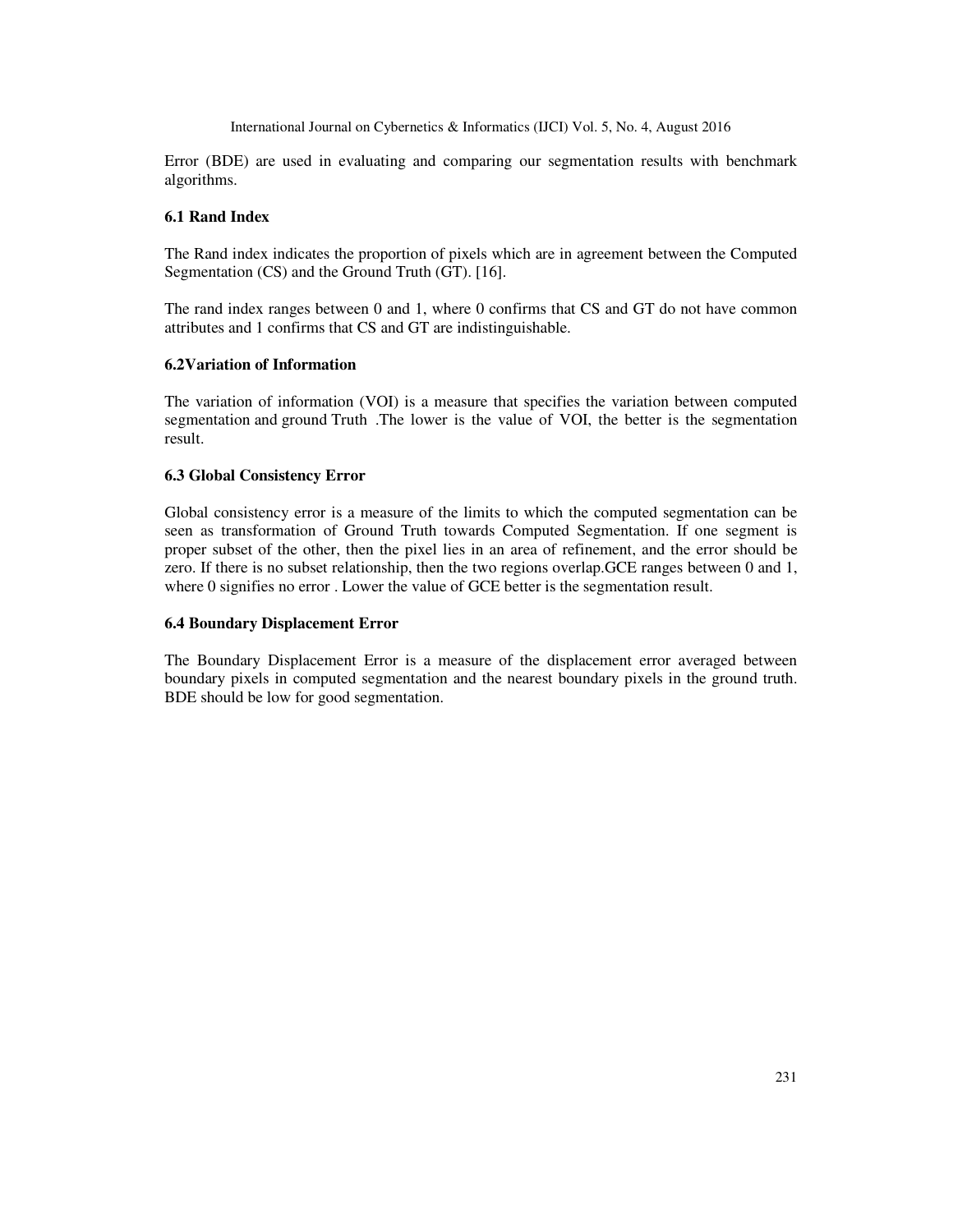# **7. RESULTS AND DISCUSSION**



Human Labelled Segmentations (Ground Truths)

### **TABLE 1: RI& VOI**

|        |             | RI          |            | VOI         |             |            |  |
|--------|-------------|-------------|------------|-------------|-------------|------------|--|
| Image  | <b>MSVM</b> | <b>JSEG</b> | <b>EDI</b> | <b>MSVM</b> | <b>JSEG</b> | <b>EDI</b> |  |
| Bear   | 0.68        | 0.61        | 0.68       | 3.42        | 2.09        | 2.55       |  |
| Boat   | 0.54        | 0.45        | 0.46       | 3.63        | 3.64        | 5.61       |  |
| Church | 0.72        | 0.45        | 0.67       | 2.70        | 3.03        | 3.06       |  |
| Horse  | 0.60        | 0.45        | 0.46       | 3.30        | 3.34        | 5.33       |  |
| Tiger  | 0.63        | 0.47        | 0.54       | 2.60        | 2.63        | 4.15       |  |

#### TABLE 2: GCE & BDE

|        |             | GCE         |            | <b>BDE</b>  |             |      |  |
|--------|-------------|-------------|------------|-------------|-------------|------|--|
| Image  | <b>MSVM</b> | <b>JSEG</b> | <b>EDI</b> | <b>MSVM</b> | <b>JSEG</b> | EDI  |  |
| Bear   | 0.16        | 0.19        | 0.19       | 5.73        | 6.12        | 6.00 |  |
| Boat   | 0.34        | 0.32        | 0.31       | 3.43        | 4.22        | 3.45 |  |
| Church | 0.18        | 0.21        | 0.19       | 6.87        | 10.24       | 8.74 |  |
| Horse  | 0.24        | 0.25        | 0.24       | 5.32        | 7.29        | 5.86 |  |
| Tiger  | 0.18        | 0.20        | 0.19       | 10.63       | 13.05       | 9.49 |  |

The experimental results show the performance comparison of the proposed algorithm, with state of the art JSEG algorithm [4] and EDISION [6] scheme. Five images with colour and texture variance from Berkeley Segmentation database are used for comparison. It can be observed that the JSEG algorithm could not identify the bush on the bottom right of the tiger image , and also the difference in colour between water and bush texture on the top portion of the image, where as the proposed algorithm could identify both, which claims the superiority of the proposed algorithm. The image segmentation by EDISION scheme for the same image is over segmented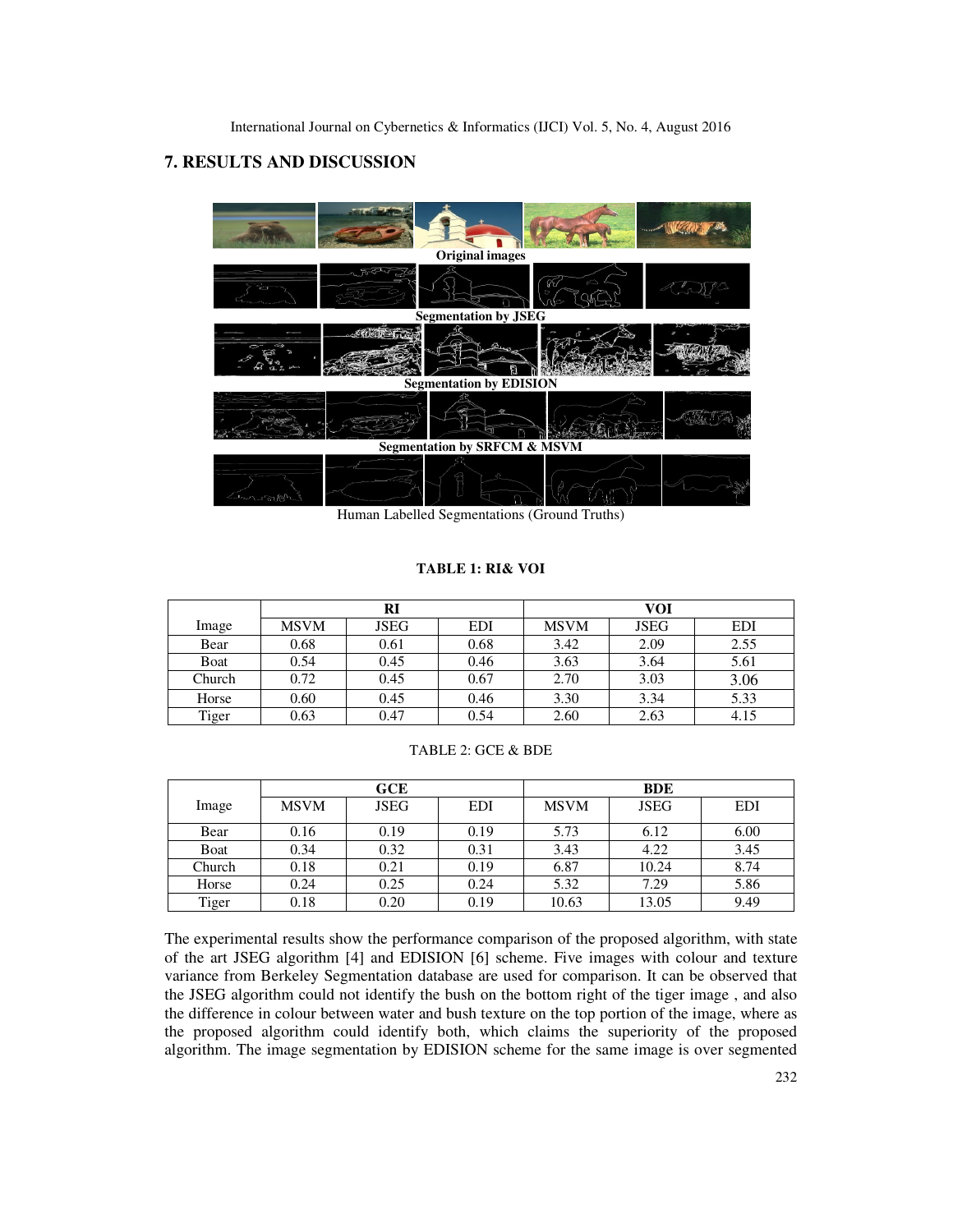as can be seen in the results, further displaying the superiority of the proposed algorithm. The algorithms have been implemented in Matlab 2014a using P-IV processor system with 4GB RAM. The observations in the table shows that SRFCM  $& MSVM$  out performs the algorithms in [4] and [6] in terms of rand index for the presented images. It can be observed that the proposed algorithm exhibits better performance results for most of the images in terms of RI, VOI, GCE and BDE.

## **8. CONCLUSION**

The developed approach is a robust technique which integrates the strengths of three soft computing techniques which viz., rough sets, soft sets and fuzzy sets. The results obtained from this hybridization are later applied to the well-known machine learning tool, Multi Class Support Vector Machine for segmentation. Extensive Experimentation has been done on a lot of images from Berkeley segmentation database which consists of 500 natural color images along with their Ground Truths. The effectiveness of proposed algorithm is demonstrated along with the comparison with other state of the art algorithms. The results shows that in soft rough fuzzy cmeans clustering with Multi Class Support Vector Machine, inter cluster distance has been maximized and intra clustering distance has been minimized. Various performance metrics have been compared and the proposed algorithm shows better results compared with other existing benchmark algorithms. The proposed algorithm can also be extended to evolutionary algorithms which increases the clustering accuracy. The proposed algorithm can also be used with noisy color images.

#### **REFERENCES**

- [1] Augustin, Thomas. "The problem of meaningfulness: Weber's law, Guilford's power law, and the near-miss-to-Weber's law." Mathematical Social Sciences57.1 (2009): 117-130.
- [2] Cheng H.D, Jiang X.H, Sun Y, and Wang. J, "Colour Image Segmentation: Advances and prospects" *The Journal of Pattern Recognition Society* (2001)2259-2281.
- [3] Chen, Jie, et al. "A robust descriptor based on weber's law." Computer Vision and Pattern Recognition, 2008. CVPR 2008. IEEE Conference on. IEEE, 2008.
- [4] Christoudias.C.M, Georgescu. B., andMeer. P. "Synergism in low-level vision" in 16<sup>th</sup> I.E.E.E conference, *Pattern Recognition*,vol.4,pp 150-155,IEEE,New York City,New York
- [5] C. Cortes and V. Vapnik, "Support vector networks," *Mach. Learn.*,vol. 20, no. 3, pp.273–297, 1995.
- [6] Deng.Y, Manjunath. B.S, "Unsupervised Segmentation of colour-Texture regions in Images and Video" IEEE Transactions on Pattern Analysis and Machine Intelligence VOL.23, NO.8, 2001.
- [7] Dana E.I.Paul F.W,"Image Segmentation based on the integration of colour texture descriptors-A review" Elsevier,PatternRecognition,44 (2011) pp2479-2501.
- [8] Freixenet. J, Munoz, Marti. J, Llado, Colour texture Segmentation by region boundary cooperation, Proceedings of the European Conference on Computer Vision 2(2004),250-261.
- [9] Lingras P, and West C, "Interval set clustering of web users with rough k-means" Journal of intelligent information systems.Springer-2004.
- [10] Majumdar. P, Samantha S.K , "On similarity measures of fuzzy soft sets" International journal of advanced soft computing applications 2011.
- [11] Mitra. S, Banka. H, and Pedrycz, "Rough Fuzzy Collaborative clustering" IEEE Transactions on systems, MAN AND CYBERNETICS-VOL.36 NO.4 2006.
- [12] Pradipta Maji, Sankar.K.Pal ,"A Hybrid Clustering Algorithm Using Rough and Fuzzy Sets",Fundamental Informaticae80(2007),475-496.
- [13] Pawalak. Z, "Rough sets, Theoretical aspects of Reasoning about data". Dordrecht, The Netherlands: Kluwer, 1991.